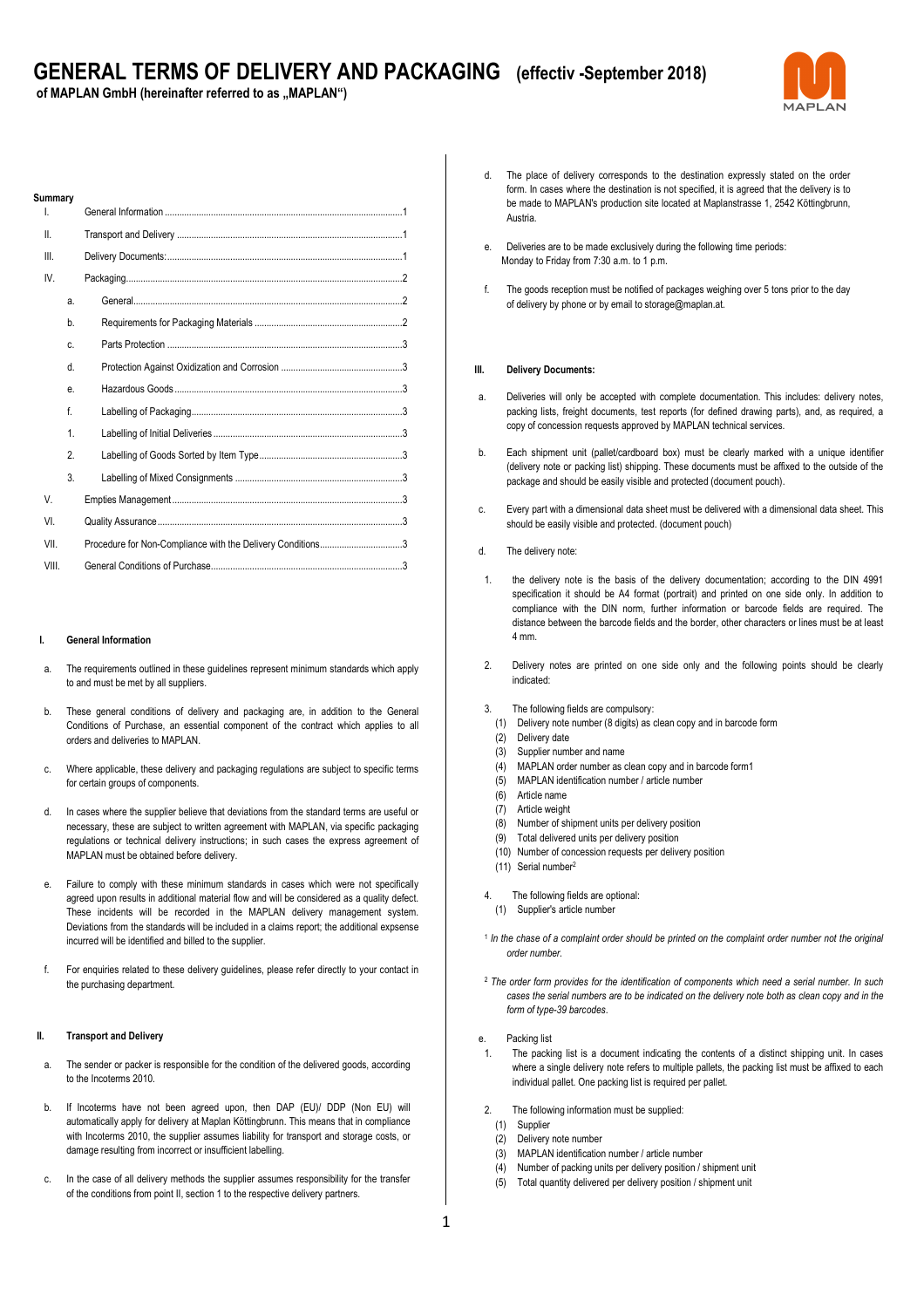# **GENERAL TERMS OF DELIVERY AND PACKAGING (effectiv -September 2018)**

of MAPLAN GmbH (hereinafter referred to as "MAPLAN")



- f. Barcode specifications
- Maplan requires all suppliers to provide barcodes of a quality confirmed by objective test criteria. Each barcode must be readable using a standard 1D code handheld scanner.
- 2. The following barcode types are acceptable for labelling: (1) ISO / IEC 16388 Code 39

#### **IV. Packaging**

#### **a. General**

- 1. The supplier is responsible for the planning, development, procurement and construction of suitable packaging and assumes all related expenses. The goal is to choose packaging which ensures sorting purity (one identification number per container) coupled with maximum packing density and adequate protection against damage. It is up to the supplier to define the filling level.
- 2. Initial delivery: Before the initial delivery the supplier will be asked for a packaging proposal, which must be accepted by MAPLAN. The packaging proposal must comply with Maplan's delivery and packaging guidelines. The initial delivery requires specific labelling.
- 3. Drawing parts must be labelled as described in the General Conditions of Purchase, in the labelling fields provided, as shown in the corresponding MAPLAN drawing (for drawing parts the use of punches is predominant whereas permanent labels are applied to other packages or parts).

#### **b. Requirements for Packaging Materials**

- 1. The packaging must ensure the usual protection of the goods against damage and corrosion, taking into consideration factors like the duration of transport, possible reloading and the possibility of storage for medium-length periods. The packaging must also be able to withstand manual loading, as well as loading processes using loading equipment and other transportation aids.
- 2. The supplier is liable for all damage resulting from inadequate or defective packaging as well as for corrosion damage resulting from inadequate or unsuitable preservation.
- 3. Before delivery, identical components are to be gathered in one package as far as that is practicable (preservation of sorting accuracy for delivery). This does not apply to components which are delivered sequentially.
- 4. In cases where it is not convenient to create delivery units containing articles of a single type, the mixed articles must be sorted in such a way that each type of article can be accessed without moving the others.
- 5. The packages must be made in a way that enables good orientation so that identification of product types, quantity checks and visual inspection for damages can be carried out quickly.





6. Packages / cardboard boxes are to be stacked neatly on the pallets and secured using wooden frames, strong film, or plastic or steel tape to prevent goods slipping or falling.

- 7. The weight of cardboard boxes should not exceed 15 kg.
- 8. Goods or pallets may only be stacked if it is sure that this will not damage the contents or the packaging.

#### **c. Use of Standard Packaging:**

- 1. The guidelines for standard packaging are to be implemented for all pallets whose geometrical shape does not exceed the standard European pallet size of 1200 mm (length) x 800 mm (width) x 750 mm (height).
- 2. The supplier should ensure that the chosen packaging is compatible with the following standard measurements: External measurements (length/width/height) in mm 1200 x 800 x 350 / 550 /750 including the pallet
- 3. The aim is to deliver the components without mixing the various types and to ensure optimal packing density while providing adequate protection against damage.
- 4. In cases where it is not practical to deliver the items sorted by type, mixed pallets are permitted, providing they are labelled as "mixed packaging".
- 5. The pallet used for the transport should correspond to the example in the illustration below. Construction must comply with norm DIN EN 13698



#### **d. Use of special packaging:**

- 1. Special packaging may be used in cases where the geometrical shape of the products does not allow delivery using standard packaging.
- 2. Disposable pallets are standard in such cases. However, other sub-constructions or disposable packaging which allow the goods to be handled using transportation vehicles are also permitted.
- 3. Disposable packaging should be made of environmentally-friendly recyclable materials which comply with the environmental protection and safety regulations applicable in Austria.
- 4. The use of material joints such as iron clamps and wood nails is to be kept to a minimum. If applied, they must be easily removable after use.
- 5. To ensure their compatibility with hand pallet trucks and forklift trucks, special containers must meet the following specifications: